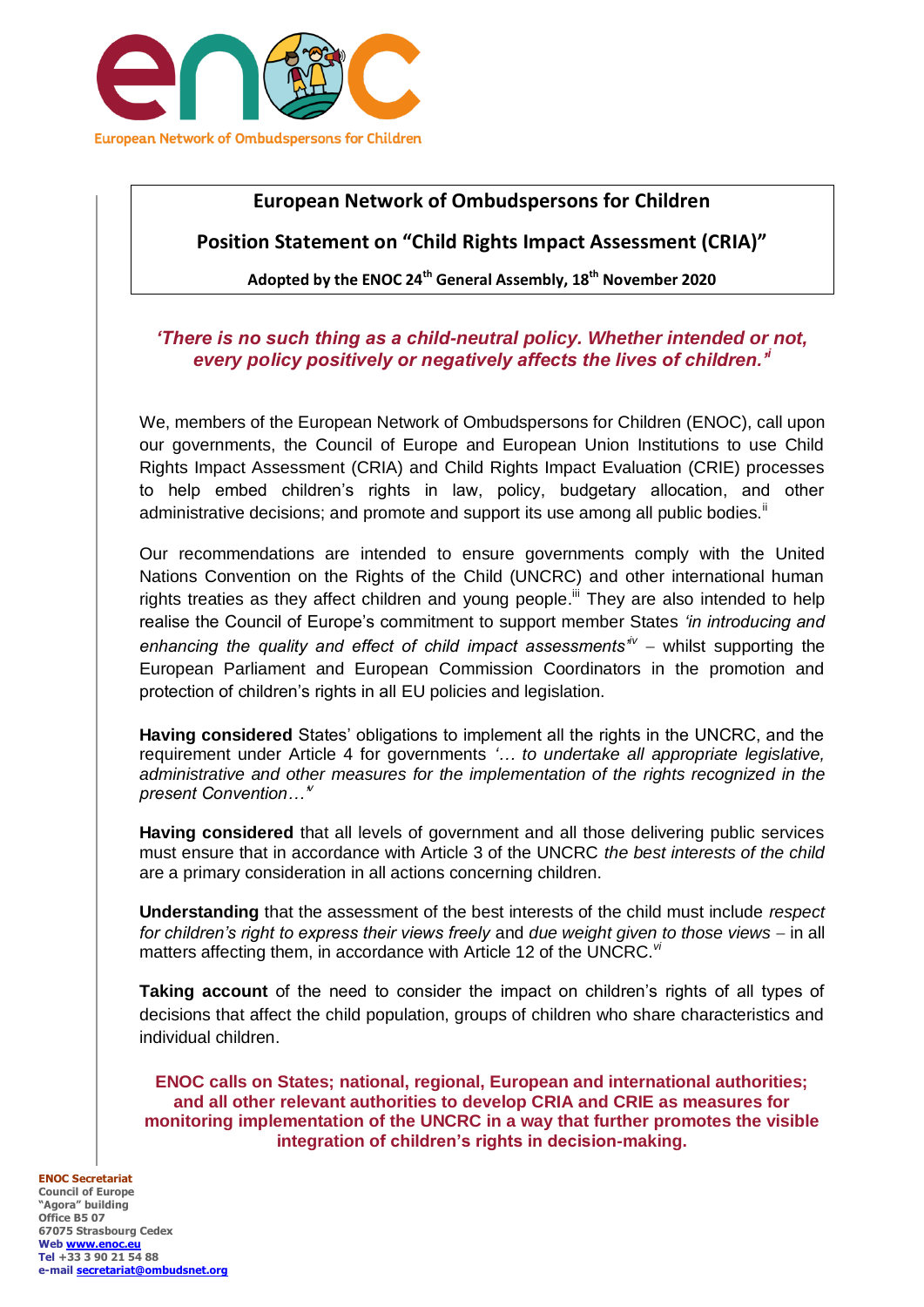

## **1. What is Child Rights Impact Assessment (CRIA) and Evaluation (CRIE)?**

Both CRIA and CRIE are recognised by the UN Committee on the Rights of the Child as General Measures of Implementation for the UNCRC, in accordance with the provisions of Article 4. These **child rights focused impact processes** support the systematic assessment and communication of the impact of a proposal or measure on the rights of children and young people. They are a mechanism through which to consider how children's rights are affected by the decisions and actions of governments, institutions, and others in the areas of law, policy, and practice. They result in a written account of the evidence gathered and considered through the process.

There are two types of child rights focused impact processes.

- **Child Rights Impact Assessment (CRIA)** provides an opportunity to examine the potential impacts on children and young people of proposed laws, policies, budgets, and other administrative decisions as they are being developed and, if necessary, suggest ways to avoid or mitigate any negative impacts. *This is done prior to the decision or action being set in place.*
- **Child Rights Impact Evaluation (CRIE)** provides an opportunity to consider the intended or unintended effects those legislative changes, policies, budgetary allocations, and other administrative decisions have had on children and young people. *This is done after a decision has been made or an action has been taken.*

As recommended by the UN Committee on the Rights of the Child, together CRIA and CRIE provide a continuous process of assessment and evaluation of the impact of laws, policies, budgets, programmes, and services on children's rights.

#### **Procedural standards for the introduction and use of CRIA and CRIE**

The UN Committee on the Rights of the Child has outlined how child rights impact processes should be used to promote the visible integration of children's rights in decision-making and ensure good governance for children. Important requirements are:

- 1. UNCRC and its Optional Protocols should be used as the framework for assessment and evaluation.
- 2. Carried out across government, not just children's departments.
- 3. Consider direct AND indirect impact on children.
- 4. Identify different impact on children when compared to adults, or different groups of children.
- 5. CRIA should be carried out as early as possible and CRIE after an agreed time following implementation.
- 6. Evidence based, with input from children.
- 7. Provide recommendations to ensure compliance with the UNCRC and consider how the decision may progress the realisation of children's rights.
- 8. Publish assessments and evaluations.

**Council of Europe "Agora" building Office B5 07 67075 Strasbourg Cedex Web [www.enoc.eu](http://www.enoc.eu/) Tel +33 3 90 21 54 88 e-mail [secretariat@ombudsnet.org](mailto:secretariat@ombudsnet.org)**

**ENOC Secretariat**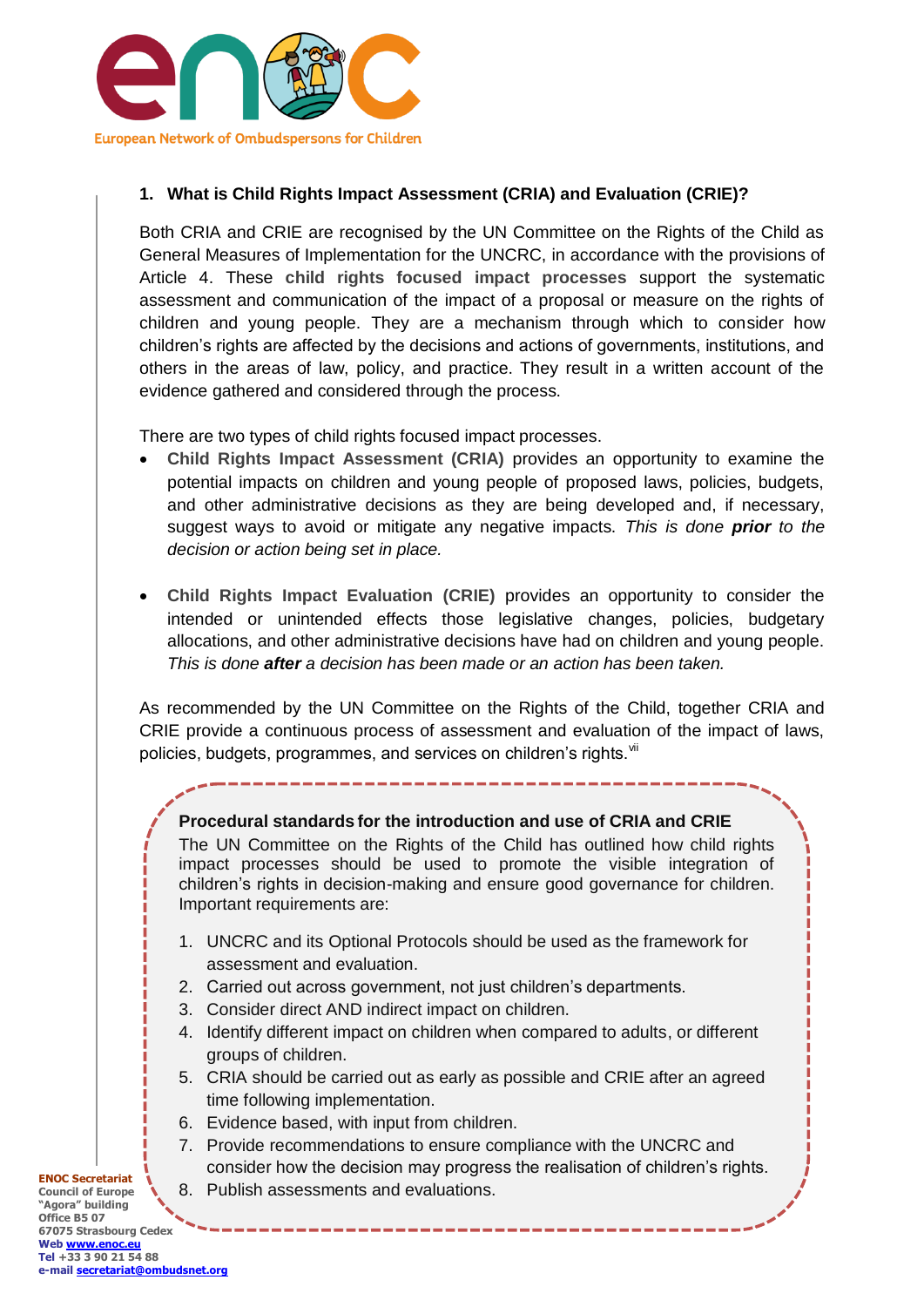

### **2. Why is there a need for CRIA and CRIE?**

The UN Committee on the Rights of the Child, UNICEF, Children's Rights Ombudspersons/ Commissioners and children's rights advocates across the globe have argued for systematic child impact processes to be established because:

- Children have rights and needs that are separate and different to adults and these must be given due consideration.
- Children's wellbeing is as vital to a nation as a healthy society and economy yet is rarely given the same priority.
- Children are largely excluded from public decision-making processes, with no voting rights and limited advocacy power except through adults.
- Government responsibility for children tends to be fragmented across departments and agencies.
- Children are rarely consulted and their overall visibility in government processes is low.
- Children make more use of and depend more on public services than adults; there is a high possibility of adverse effects on children when those services are deficient or fail.
- Children have poorer access to complaints mechanisms, remedy, and redress. Vili
- **3. Children's participation and role in CRIA**

#### *'Sometimes participation is as simple as just asking children what they think. It doesn't always have to be very complicated.'ix*

The European Network of Young Advisors (ENYA) Forum 2020 discussed children's rights in decision-making. The young advisors emphasized the importance of having a rightsbased approach to decision-making and reminding States about their duty to respect, protect and fulfil children and young people's rights according to the UNCRC.

The Young Advisors made the following recommendations to promote CRIA:

- States should make CRIAs mandatory and raise awareness of it.
- CRIAs must be based on a broad range of articles, up-to-date and relevant statistics, and child-friendly information provided.
- Children and young people must be involved in CRIAs and CRIEs.
- Children and young people must be educated about children's rights including CRIA.
- Adults must be educated about the UNCRC and CRIA.
- Adults need to respect children's opinions and be open-minded.
- Children's Commissioners and Ombudspersons should play a role in CRIAs.
- Need to be consequences if a CRIA is missing, not used or incomplete.

Their final recommendation provided a list of topics where CRIAs should be conducted. This list included decisions about budgets and the effect of Covid-19 on children's rights.

**ENOC Secretariat Council of Europe "Agora" building Office B5 07 67075 Strasbourg Cedex Web [www.enoc.eu](http://www.enoc.eu/) Tel +33 3 90 21 54 88 e-mail [secretariat@ombudsnet.org](mailto:secretariat@ombudsnet.org)**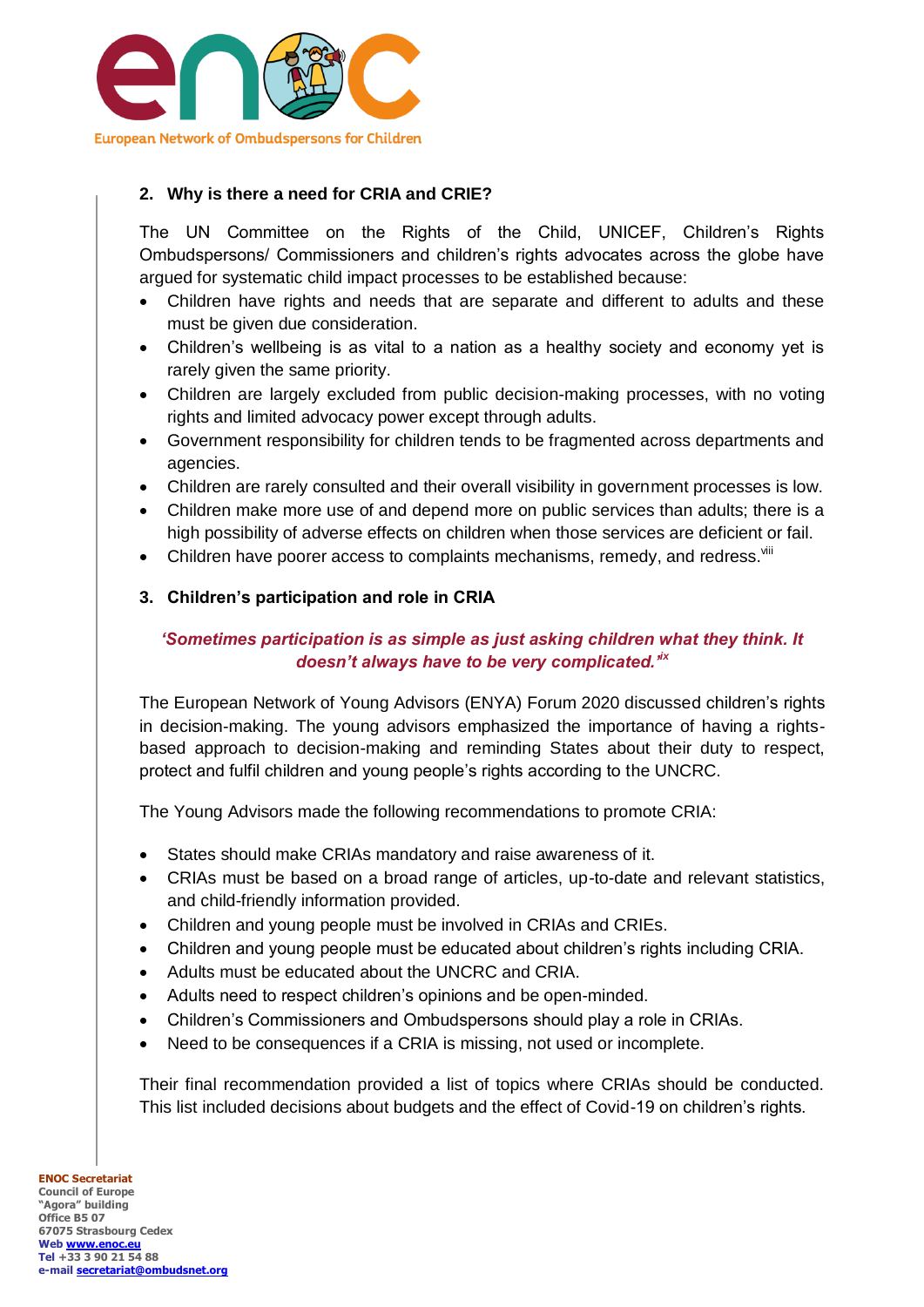

The Young Advisors made the following recommendations about participation:

- Need to improve access to participation for all children and young people.
- Participation should be on children and young people's terms.
- Provide information and education for young people.
- Educate and make adults aware of children's right to meaningful participation.
- Create digital platforms for participation.
- More youth-led participation.
- Voting rights for young people should be assessed in the different countries.

**ENOC urges States; national, regional, European and international authorities; and all other relevant authorities to adopt the following recommendations:**

- **1. Require CRIAs and CRIEs to be conducted on law, policy, budgetary, and other administrative decisions to embed a child rights perspective.**
	- a) Support CRIA and CRIE through a legal mandate to ensure those who make law, decide on policy, allocate budgets and deliver practice, conduct CRIAs whenever decisions that affect children are made, both for public and private sectors.
	- b) Develop and undertake CRIA and CRIE processes that follow the impact assessment and evaluation procedural standards set out by the UN Committee on the Rights of the Child. This applies not only for decisions that have a direct impact on children, but also for those which are not directly aimed at children but affect them.
	- c) Specify when, where and how CRIA and CRIE fit within the development cycle of laws, policies, budgets and administrative measures.
	- d) CRIA should be carried out as early as possible in the development of law, policy, budgets, and other administrative measures. CRIE should be carried out after an agreed period following implementation of the decision or measure.
- **2. Ensure that the rights of individual children and groups of children to be heard and participate in the process are fulfilled when CRIA and CRIE are undertaken.**
	- a) Child or children's participation must be effective and meaningful in accordance with the requirements set out in General Comment No.12 of the UN Committee on the Rights of the Child. $x$
	- b) Provide all children with education about their rights, age-appropriate accessible and inclusive information, guidance and support to enable them to participate in CRIA and CRIE processes.

**ENOC Secretariat Council of Europe "Agora" building Office B5 07 67075 Strasbourg Cedex Web [www.enoc.eu](http://www.enoc.eu/) Tel +33 3 90 21 54 88 e-mail [secretariat@ombudsnet.org](mailto:secretariat@ombudsnet.org)**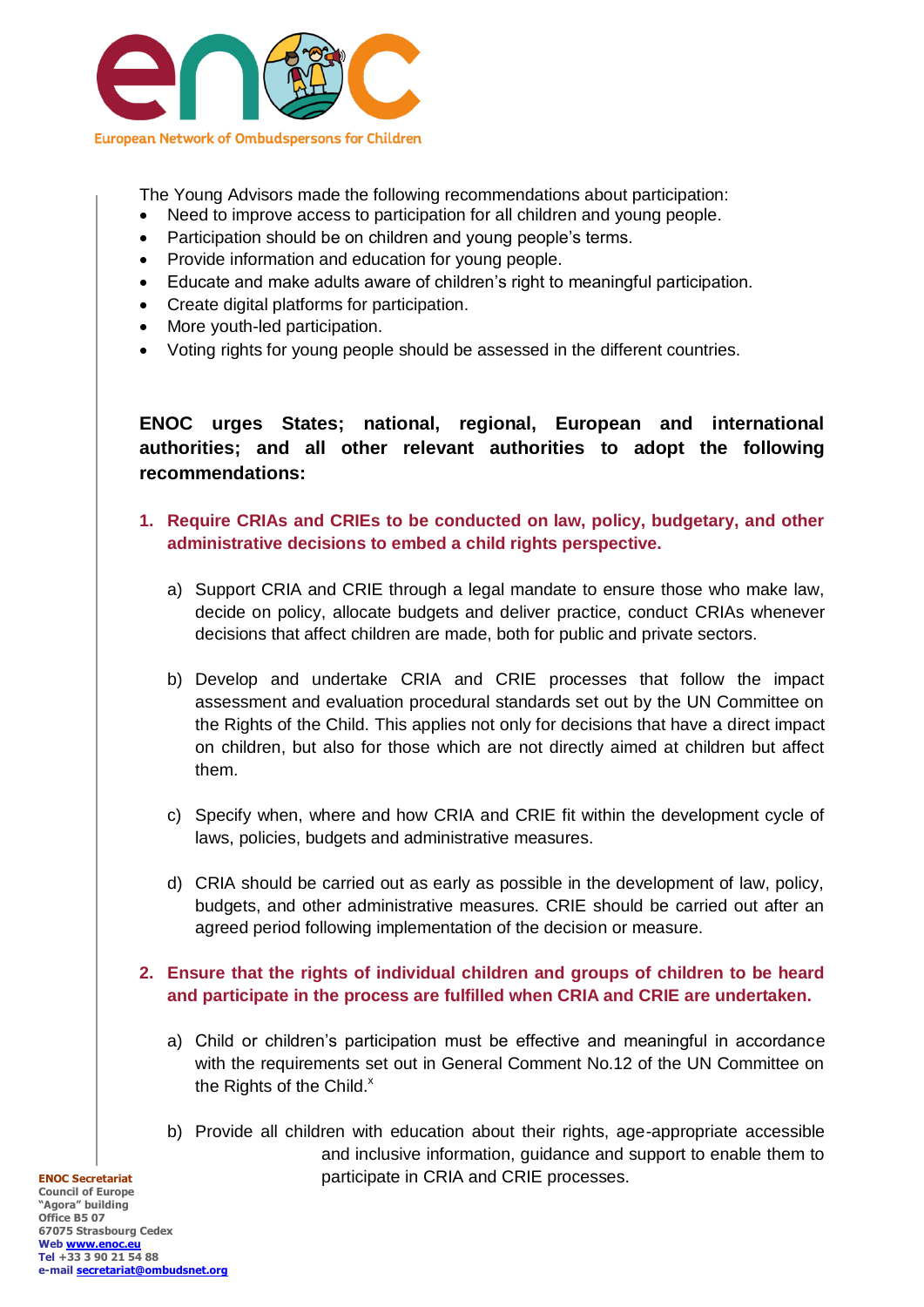

- c) Adults need to be open-minded and ask children for and about their views at the start of the CRIA and CRIE process, ensuring they treat children's views with respect. Children should be kept informed and involved as part of the ongoing process.
- d) Diverse groups of children, including those who are vulnerable or marginalised, should be involved in CRIAs. Those children whose rights will be most affected by a proposal must be assisted to ensure they are able to participate in the CRIA process.
- e) Provide safe spaces where children can exercise their right to be heard.
- f) Recording children's views, setting out how these have informed the decisionmaking process, and providing feedback to children on how their views have been considered should all be part of CRIA and CRIE processes.
- g) Children's Commissioners and Ombudspersons can play a key role in CRIAs, voicing the views of children and advocating on their behalf, especially for those children who cannot advocate for themselves.

## **3. Take all necessary steps to ensure that adequate resources, and other general measures for implementing children's rights, are in place to support CRIA and CRIE processes.**

- a) Support CRIA and CRIE with a set of tools, e.g. key questions, templates and/or guidelines, to ensure consistency in, and comprehensive application of the process.
- b) A broad perspective must be taken about what children's rights articles and provisions are relevant in a CRIA or CRIE, not just the obvious ones.
- c) Ensure that CRIA and CRIE processes are adequately resourced in terms of staff time; the costs of commissioning additional research; and/or the costs of carrying out public or targeted consultations that can inform the assessment and/or evaluation.
- d) Support CRIA and CRIE with a programme of mandatory, ongoing training and capacity building for decision makers at all levels. Training should educate and provide information on children's rights and the UNCRC, as well as the impact assessment and evaluation processes.
- e) Collect, and make accessible sufficient and reliable data on children and young people which covers all rights under the UNCRC to support CRIA and CRIE processes.

**ENOC Secretariat Council of Europe "Agora" building Office B5 07 67075 Strasbourg Cedex Web [www.enoc.eu](http://www.enoc.eu/) Tel +33 3 90 21 54 88 e-mail [secretariat@ombudsnet.org](mailto:secretariat@ombudsnet.org)**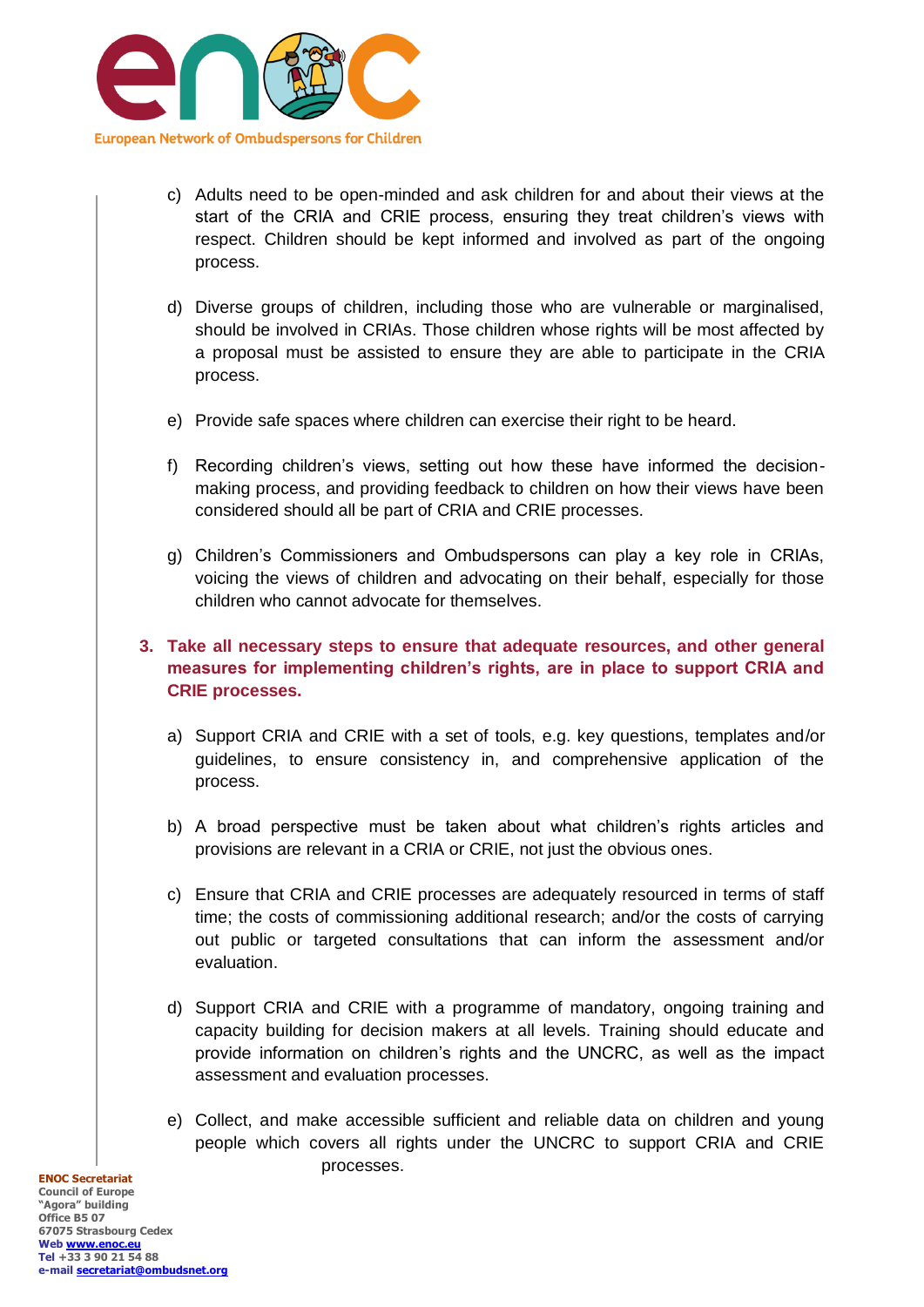

- **4. Ensure CRIA and CRIE processes are transparent, support better accountability for decisions made and indicate the extent to which children have influenced those decisions.** 
	- a) CRIA and CRIE processes should be made available as early as possible to external scrutiny through publication and stakeholder involvement.
	- b) As part of external scrutiny, authorities must account for decisions made, explain why recommendations are not accepted or implemented, and indicate how children's views have been considered and given due weight.
	- c) Where a law, policy, budgetary or administrative decision impacts on children's rights and is made without reference to a CRIA, that decision should be open to challenge.
	- d) Set up quality assurance systems to improve impact assessment and evaluation practice, e.g. through enabling access to internal and external expertise on children's rights; identifying and making available exemplar CRIAs or CRIEs; and sharing best practice.
	- e) Work with ENOC members to develop good practice CRIA and CRIE processes to encourage post-implementation scrutiny.
- **5. Develop and expand knowledge and understanding on CRIA and CRIE processes.** 
	- a) European institutions and governments should support a programme of interdisciplinary research, nationally and internationally, to aid understanding and inform the development of child rights impact assessment processes.
	- b) The UN Committee on the Rights of the Child should hold a day of general discussion on child rights impact assessment processes and provide further guidelines and recommendations on CRIA and CRIE through the development of a general comment.

**ENOC will work with the Council of Europe, EU Institutions, international and other relevant authorities to promote and monitor implementation of these recommendations by 1) advocating for their adoption, 2) sharing our collective knowledge, learning and understanding of CRIA and CRIE processes, and 3) where necessary, challenging poor implementation.**